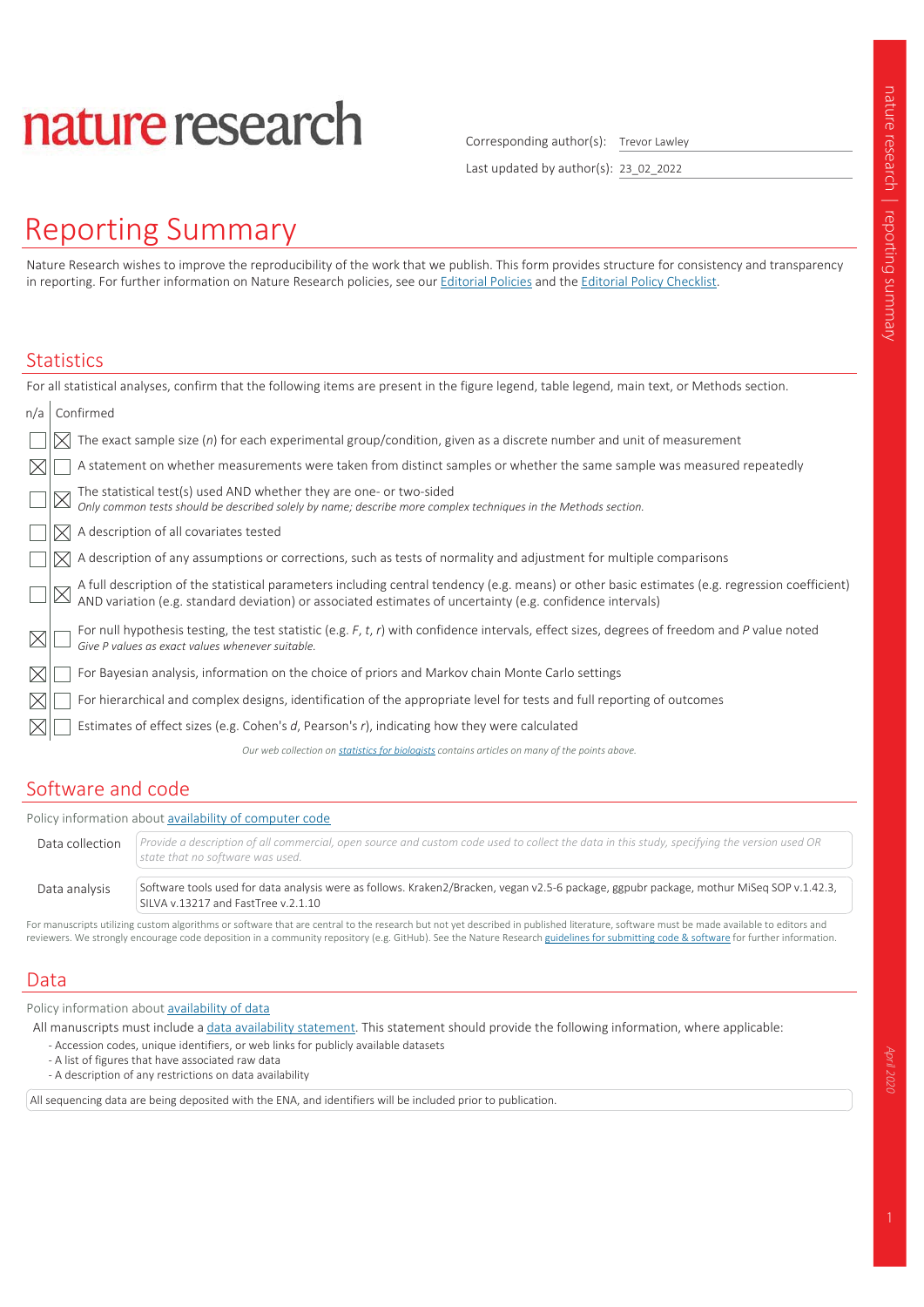# Field-specific reporting

 $\boxtimes$  Life sciences

Please select the one below that is the best fit for your research. If you are not sure, read the appropriate sections before making your selection.

 $\Box$  Behavioural & social sciences Ecological, evolutionary & environmental sciences

For a reference copy of the document with all sections, see nature.com/documents/nr-reporting-summary-flat.pdf

# Life sciences study design

All studies must disclose on these points even when the disclosure is negative.

| Sample size     | 579 genetically identical mice                                                                              |
|-----------------|-------------------------------------------------------------------------------------------------------------|
| Data exclusions | No data was excluded                                                                                        |
| Replication     | All attempts at replication were successful with replicate numbers described for each experiment performed. |
| Randomization   | Not relevant to this study design                                                                           |
| Blinding        | Not relevant to this study design                                                                           |

# Reporting for specific materials, systems and methods

Methods

We require information from authors about some types of materials, experimental systems and methods used in many studies. Here, indicate whether each material, system or method listed is relevant to your study. If you are not sure if a list item applies to your research, read the appropriate section before selecting a response.

#### Materials & experimental systems

|                               | n/a                   | Involved in the study  |
|-------------------------------|-----------------------|------------------------|
| Antibodies                    |                       | ChIP-seg               |
| Eukaryotic cell lines         |                       | Flow cytometry         |
| Palaeontology and archaeology |                       | MRI-based neuroimaging |
| Animals and other organisms   |                       |                        |
| Human research participants   |                       |                        |
| Clinical data                 |                       |                        |
| Dual use research of concern  |                       |                        |
|                               | Involved in the study |                        |

### Antibodies

| Antibodies used | All antibodies were purchased from eBioscience/Invitrogen/Thermo unless otherwise indicated. Antibodies used were CD45-SB600,<br>TCRb-APC-Cy7, MHCII-FITC, CD4-PE-Cy7, CD8a-AF700, CD8b-PE, IFNg-PerCP-Cy5.5, TNFa-APC, IL-17A-bv421 (BioLegend), CD3e-FITC,<br>TCRg-FITC, B220-FITC, MHCII-APC-e780, CD11b-PerCP-Cy5.5, CD11c-AF700, CD64-APC (BioLegend), SiglecF-PE (BD), Ly6G-Pe-Cy7<br>(BD) and F4/80-e450. |
|-----------------|------------------------------------------------------------------------------------------------------------------------------------------------------------------------------------------------------------------------------------------------------------------------------------------------------------------------------------------------------------------------------------------------------------------|
| Validation      | All antibodies were validated by their respective manufacturer.                                                                                                                                                                                                                                                                                                                                                  |

### Animals and other organisms

| Policy information about studies involving animals; ARRIVE guidelines recommended for reporting animal research |                                                                                                                                                                                                                       |  |  |  |  |
|-----------------------------------------------------------------------------------------------------------------|-----------------------------------------------------------------------------------------------------------------------------------------------------------------------------------------------------------------------|--|--|--|--|
| Laboratory animals                                                                                              | SPF wild type C57BL/6N mice; 297 male, 282 female; median age 11 weeks; SD 12 days.                                                                                                                                   |  |  |  |  |
| Wild animals                                                                                                    | The study did not involve wild animals                                                                                                                                                                                |  |  |  |  |
| Field-collected samples                                                                                         | The study did not involve field-collected samples                                                                                                                                                                     |  |  |  |  |
| Ethics oversight                                                                                                | Mice were maintained under specific pathogen-free conditions at a Home Office-approved facility with all procedures carried out in<br>accordance with the United Kingdom Animals (Scientific Procedures) Act of 1986. |  |  |  |  |

Note that full information on the approval of the study protocol must also be provided in the manuscript.